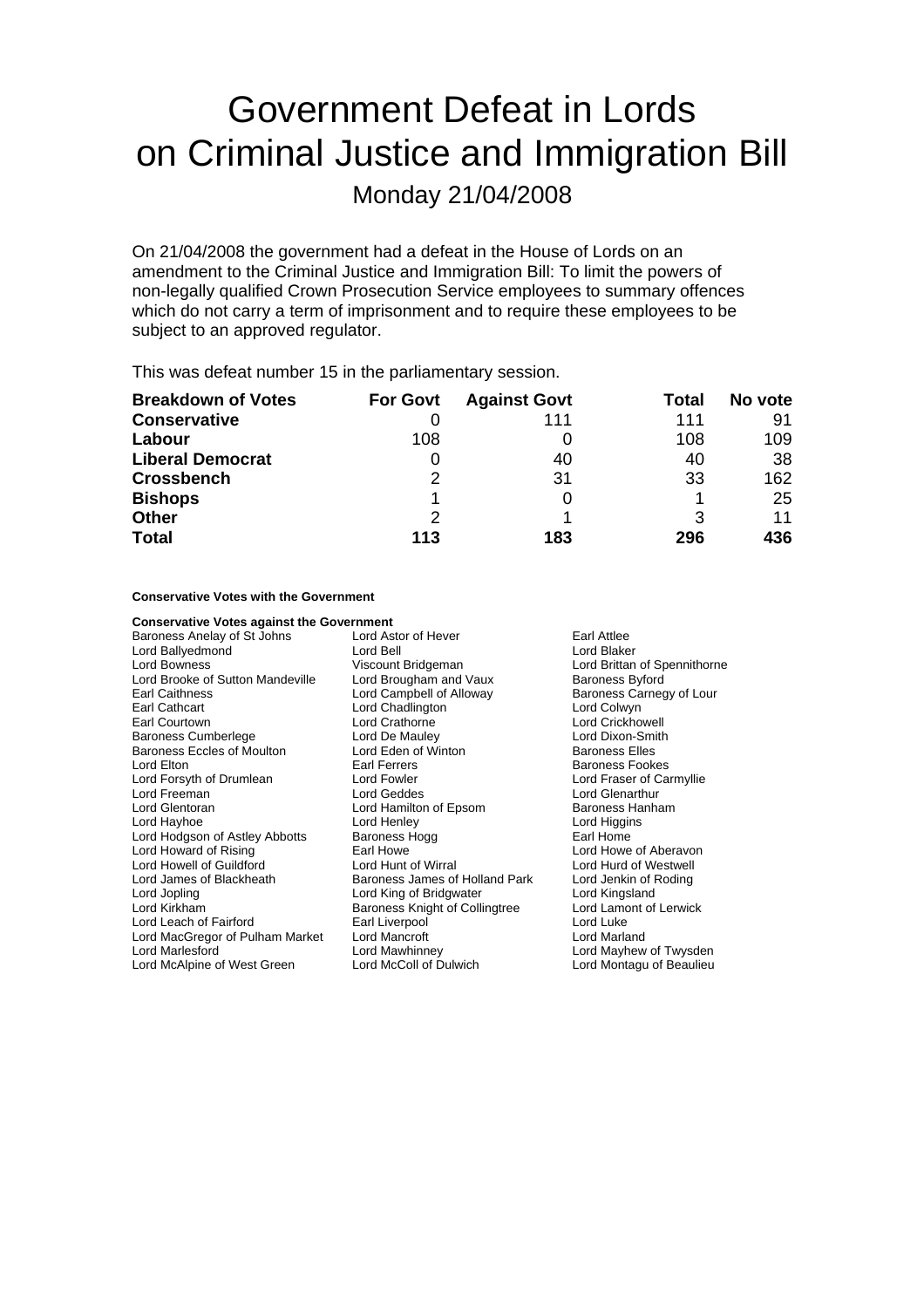Lord Moore of Lower Marsh **Baroness Morris of Bolton** Lord Moynihan<br>
Baroness Neville-Jones **Lord Newton of Braintree** Lord Northbrook Baroness Neville-Jones<br>
Baroness O'Cathain<br>
Earl Onslow Baroness O'Cathain Earl Onslow Baroness Oppenheim-Barnes Baroness Park of Monmouth Lord Patten **Baroness Party of Southwark**<br>
Lord Reay **Baroness Rawlings** Lord Conwy Lord Reay **Contains Lord Roberts of Conwy** Lord Ryder of Wensum<br>
Lord Selsdon<br>
Lord Selsdon<br>
Baroness Sharples Baroness Shephard of Northwold Lord St John<br>Lord Strathclyde Lord Swinfen Lord Taylor of Holbeach Lord Tebbit Lord Tenchard<br>
Lord Trimble Cord Trimble Cord Trimble Cord Trimble Viscount Ullswater Lord Trimble **Baroness Trumpington**<br>Baroness Verma **Baroness** Lord Waddington Baroness Verma Lord Waddington Lord Wade of Chorlton

Lord Reay **Lord Roberts of Conwy**<br> **Baroness Seccombe**<br> **Baroness Seccombe** Express Sharples<br>
Lord Shaw of Northstead<br>
Lord Stewartby<br>
Lord Stewartby<br>
Lord Stewartby Lord Swinfen **Lord Taylor of Warwick**<br>
Lord Tebbit **Lord Tenchard**<br>
Viscount Trenchard

**Labour Votes with the Government** Baroness Adams of Craigielea Lord Adonis Lord Ahmed **Lord Alli Lord Alli Lord Alli Lord And Baroness Amos**<br>
Lord Anderson of Swansea **Baroness Andrews Lord Archer of Sandwell** Lord Anderson of Swansea Baroness Andrews Cord Archer Cord Archer Cord Archer of Baroness Andrews Cord Barnett<br>Baroness Ashton of Upholland Lord Bach Baroness Ashton of Upholland Lord Bach<br>
Lord Bassam of Brighton Lord Berkeley Lord Bassam of Brighton Lord Berkeley Lord Bernstein of Craigweil Baroness Billingham **Example 2** Lord Bilston **Communist Communist Communist Communist Communist Communist Communist Communist Communist Communist Communist Communist Communist Communist Communist Communist Communist Commun** Baroness Blood Lord Borrie Lord Boyd of Duncansby Lord Bradley Lord Brett Lord Brooke of Alverthorpe Lord Brookman Lord Burlison Lord Campbell-Savours Lord Carter of Coles Lord Christopher Lord Christopher Lord Clark of Windermere<br>
Lord Clarke of Hampstead Baroness Cohen of Pimlico Lord Corbett of Castle Vale Lord Clarke of Hampstead Baroness Cohen of Pimlico<br>Baroness Corston Baroness Crawley Lord Darzi of Denham **Lord Davidson of Glen Clova** Lord Davies of Oldham<br>
Lord Dixon **Lord Davidson Cloument Lord Cloument Lord Elder** Lord Dixon Lord Donoughue<br>
Lord Evans of Parkside<br>
Baroness Falkender Lord Evans of Parkside **Baroness Falkender** Baroness Farrington of Ribbleton<br>Lord Faulkner of Worcester **Baroness Falkender** Baroness Farrington of Ribbleton Baroness Gale **Lord Gilbert** Lord Gilbert **Lord Graham of Edmonton**<br>
Lord Griffiths of Burry Port **Lord Grocott** Lord Grocott Lord Harris of Haringey Lord Griffiths of Burry Port Lord Grocott Lord Harris of Lord Harris of Lord Harris of Lord Harris of Lord Haventh Lord Hart of Chilton<br>Baroness Hollis of Heigham Baroness Hilton of Eggardon Baroness Hollis of Heigham Baroness Howells of St Davids<br>
Lord Howle Lord Hunt of Kings Heath<br>
Lord Howle Howle Lord Hunt of Kings Heath Lord Hoyle **Lord Hughes of Woodside** Lord Hunt conditional Lord Hunt Cord Hunt Cord Hunt Cord Hunt Cord Jones<br>Lord Janner of Braunstone **Baroness Jones of Whitchurch** Lord Jones Lord Janner of Braunstone **Baroness Jones of Whitchurch** Lord Jones<br>
Lord Jordan **Baroness Jones of West Bromwich** Lord Kinnock Lord King of West Bromwich Lord Kirkhill **Communist Continue Control** Lord Lofthouse of Pontefract Cord Macaulay of Bragar<br>Lord Mackenzie of Framwellgate Lord MacKenzie of Culkein **Baroness Massey of Darwen** Lord Mackenzie of Framwellgate Lord MacKenzie of Culkein<br>Lord Maxton Baroness McIntosh of Hudnall Lord Maxton Baroness McIntosh of Hudnall Lord McIntosh of Haringey Lord McKenzie of Luton Lord Mitchell Lord Mexican Lord Moonie<br>Lord Morgan Lord Morris of Handsworth Caroness Morgan of Drefelin Lord Morris of Handsworth **Baroness Morgan of Drefelin Lord Morris of Lord Patel of Bradford Corris Corris Corris Corris Corris Corris Corris Corris Corris Corris Corris Corris Corris Corris Corris Corris Corris Corris Corris Corris Corris Corris C** Lord Patel of Blackburn Lord Patel of Bradford Lord Pendry Baroness Pitkeathley **Lord Rooker**<br> **Baroness Royall of Blaisdon** Lord Sawyer Baroness Royall of Blaisdon and Lord Sawyer **Baroness Scotland of Asthal**<br>
Viscount Simon bland of Asthal Lord Snape **Baroness Symons of Vernha** Baroness Thornton **Exercise Senson Constructs** Lord Triesman<br>
Lord Tunnicliffe **Canadian Constructs** Baroness Turner of Camden Baroness Vadera Lord Tunnicliffe **Baroness Turner of Camden** Baroness Vadera<br>
Baroness Wall of New Barnet Baroness Warwick of Undercliffe Lord West of Spithead Baroness Warwick of Undercliffe<br>Baroness Wilkins

Baroness Wilcox

Lord Cunningham of Felling Lord Foster of Bishop Auckland Lord Snape<br>
I ord Tomlinson **Baroness Symons of Vernham Dean**<br>
I ord Triesman Lord Whitty Baroness Wilkins Lord Young of Norwood Green

**Labour Votes against the Government**

**Liberal Democrat Votes with the Government**